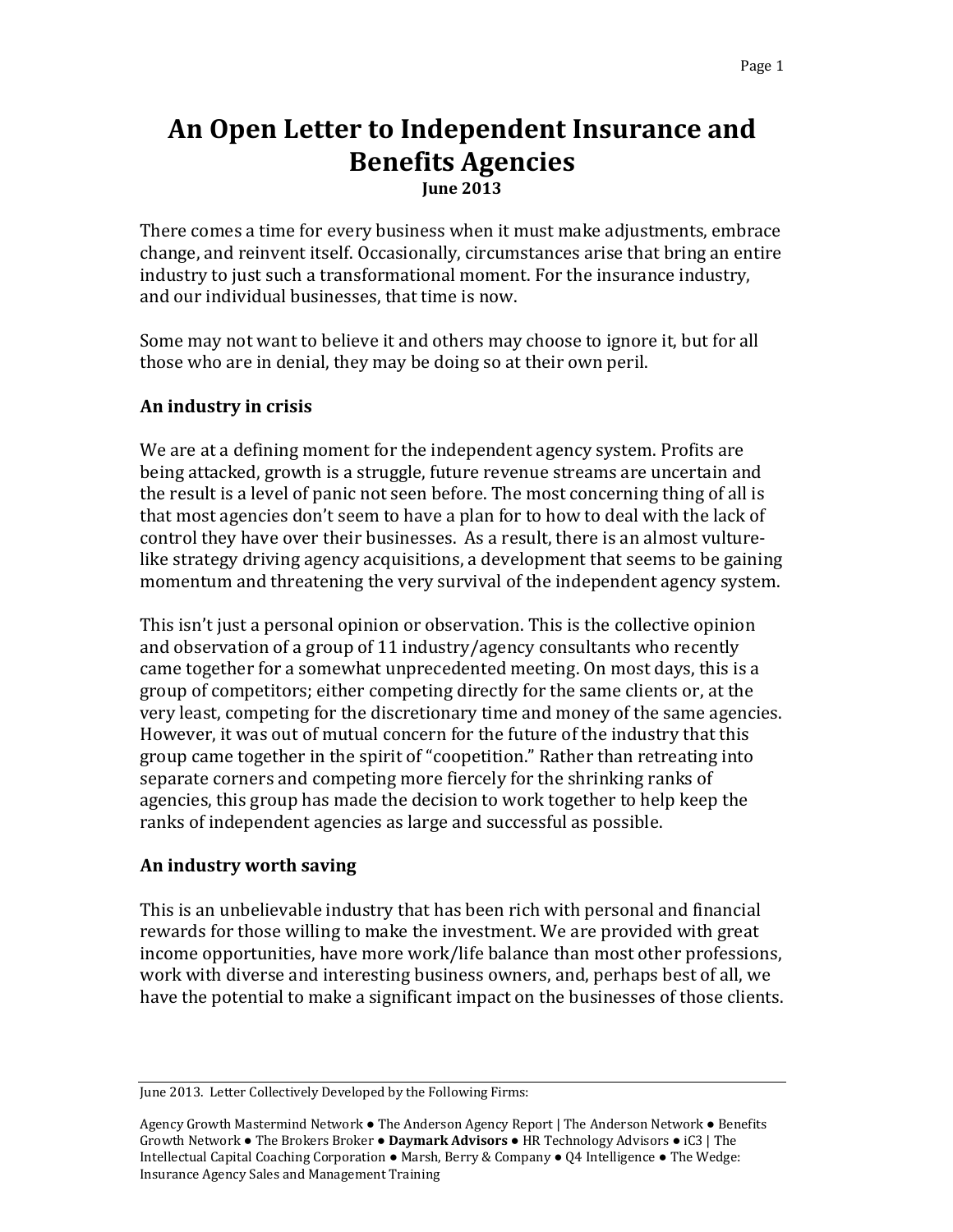We do not see the demise of this industry as inevitable. In fact, this group believes the best days of independent agencies still lie ahead. We know the independent agency system can survive; however, the surviving businesses will look different than they do today. What we don't know is how large those ranks are going to be because the change is starting with a needed cleansing of the industry, something which is already happening.

# **We have put ourselves in this precarious position**

As we just said, many of our problems as independent agencies are self-created (or, at the very least, have been tolerated). All businesses must control two critical elements:

- 1. what it is they sell to their clients
- 2. how they get paid for what they sell

Because the industry has been so financially generous, most agencies have allowed those critical parts of their business to be controlled by a third party, the insurance carriers.

Also, because of the generous financial rewards provided by the industry, it has allowed agencies that deliver marginal client value to find disproportionate levels of success. We know this is a bit harsh, but if you are being honest with yourself you will agree that if all an agency does is place an insurance policy and then fix the resulting problems, they have been way overpaid. It is these agencies that have helped fuel an unfavorable stereotype for our industry and gained us little support in the court of public opinion.

It is not this part of our industry we are looking to protect and save. That would be a fool's effort. Instead, we are looking to save those agencies who are able and willing to take control of their businesses and whose mission is to truly improve the business of their clients. That is an industry worth saving.

## **Now is the time to act**

While we believe there is a great future ahead for these agencies, the future glory days are not guaranteed, not by a long shot. Each of us in this group has varied ideas as to how agencies will take part in that glory, but we are unified in our belief that it will require something drastically different than what has been done in the past.

June 2013. Letter Collectively Developed by the Following Firms:

Agency Growth Mastermind Network ● The Anderson Agency Report | The Anderson Network ● Benefits Growth Network ● The Brokers Broker ● **Daymark Advisors** ● HR Technology Advisors ● iC3 | The Intellectual Capital Coaching Corporation ● Marsh, Berry & Company ● Q4 Intelligence ● The Wedge: Insurance Agency Sales and Management Training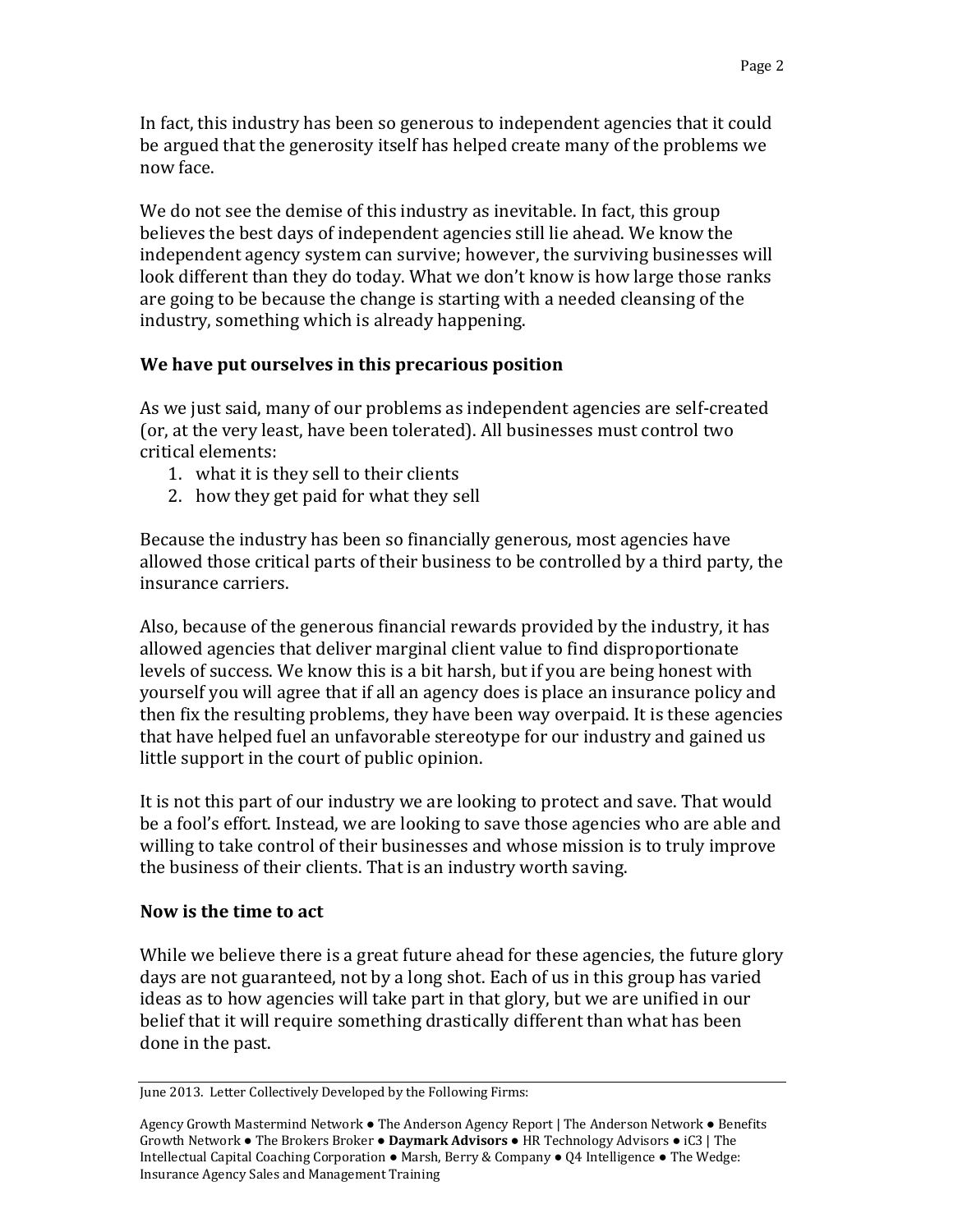And, as we all know, change is never easy and the right kind of change is rarely quick. While we also have differing opinions as to how much time agencies really have to save themselves, we are all in agreement that now is the time to get started and significant progress needs to be made within the next 12-24 months.

### **Focusing on the wrong target**

Most would agree that this is a time of unprecedented challenges for independent agencies. Sure, some of the challenges are obvious: health care reform, exchanges, and a slow recovery from the recession, to name a few. As we talk to agency owners, it is these challenges that are getting the most attention.

However, as real as those challenges are, we don't see those as the most critical challenges: these issues are merely exposing the underlying frailty of the independent system, a frailty that has been a ticking time bomb and whose clock is winding down.

A failure to address and correct the real issues will bring an end to the independent agency system, at least as we know it today.

### **Common agency challenges**

Identifying those foundational issues was a primary focus of our recent meeting. The consensus of our group is that the following issues are leaving agencies vulnerable and exposed to the impact of the current (and emerging) market and industry conditions.

Too many agencies do not have an answer for these industry trends:

- Carriers are starting to limit the number of agency contracts
- Carriers are writing policies net of commission, leaving the agency to negotiate their own fee
- Where commissions remain built in, they are being slashed
- After the cleansing of the industry removes the mediocre performers, the remaining competition will be potent and fierce
- PPACA and the resulting Exchanges will drive many smaller businesses out of the medical insurance business
- While the commission slashing is currently focused in the health side of the business, it could be a false sense of security to think other lines of insurance are immune to reduced commission schedules

Too many agencies (both benefits and P&C) have left themselves vulnerable in the following ways:

June 2013. Letter Collectively Developed by the Following Firms:

Agency Growth Mastermind Network ● The Anderson Agency Report | The Anderson Network ● Benefits Growth Network ● The Brokers Broker ● **Daymark Advisors** ● HR Technology Advisors ● iC3 | The Intellectual Capital Coaching Corporation ● Marsh, Berry & Company ● Q4 Intelligence ● The Wedge: Insurance Agency Sales and Management Training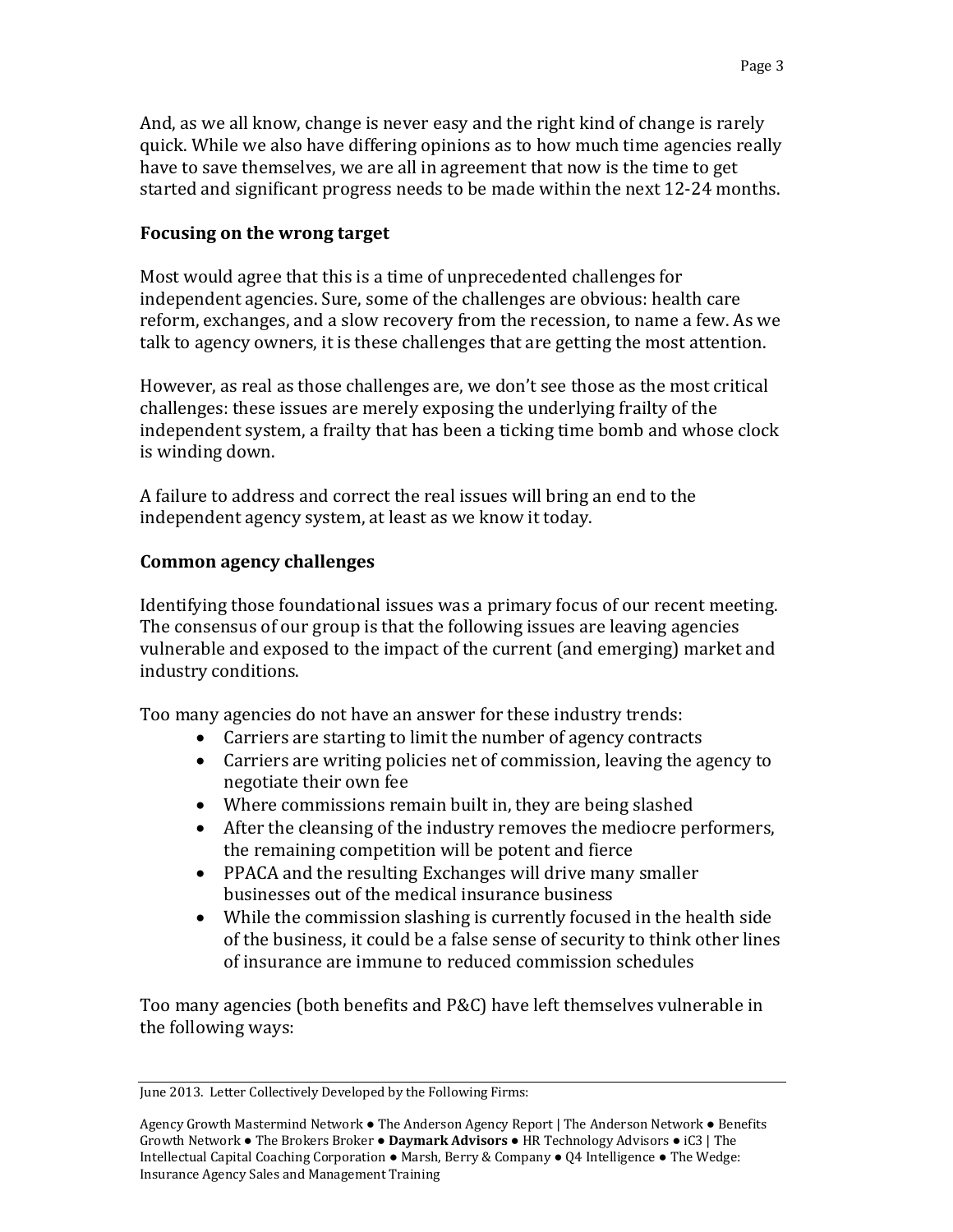- There is no unique sales process. Most are still competing with a spreadsheet and look just like every other agency to the prospect/client.
- Growth is overly dependent on the owners to produce.
- With the owner focusing on growth, there is not enough work being done "on" and leading of the business.
- There is too much dependency on the placement of an insurance product as the only value delivered to clients, and therefore, the only opportunity to get paid by those clients.
- Most agencies lack a vision as to what the agency needs to become in order to survive.
- As businesses, agencies are largely controlled by the insurance carriers. It is the carrier who controls the product being sold and determines the compensation for the sale.
- Agencies are having difficulty creating non-insurance solution revenue streams.
- We're seeing industry shifts in buying behavior: consumer-centric at the individual level and single-source (benefits, HR, payroll) at the employer level.
- There is little relevant differentiation between agencies (better service and a list of value-added services are not differentiators).
- There is a lack of effective recruiting, interviewing, selection and training processes leading to too many poor hiring decisions.
- The stereotype of the industry (not trusted and seen as delivering marginal value at best) is difficult to overcome.
- Most agencies have little to no effective sales management.
- There is a disproportionate dependency on the smaller groups most threatened by the above listed industry trends.
- Compensation programs are misaligned with the behaviors needed to drive new revenue, often rewarding a "protect what I have" mentality over a "go get more" mentality.
- There are too many silos within the typical agency Sales vs. Service, Producer vs. Producer, Department vs. Department, Leadership vs. Everyone else, etc.
- All too often, there is a lack of accountability to results, especially for producers. Agencies have to be willing to fire poor performers, including producers.
- Agencies create a service culture instead of a sales culture with their compensation programs and their accountability structures (or lack thereof).
- **In all areas, the constant among the problems seems to be a lack of systems and processes.**

June 2013. Letter Collectively Developed by the Following Firms: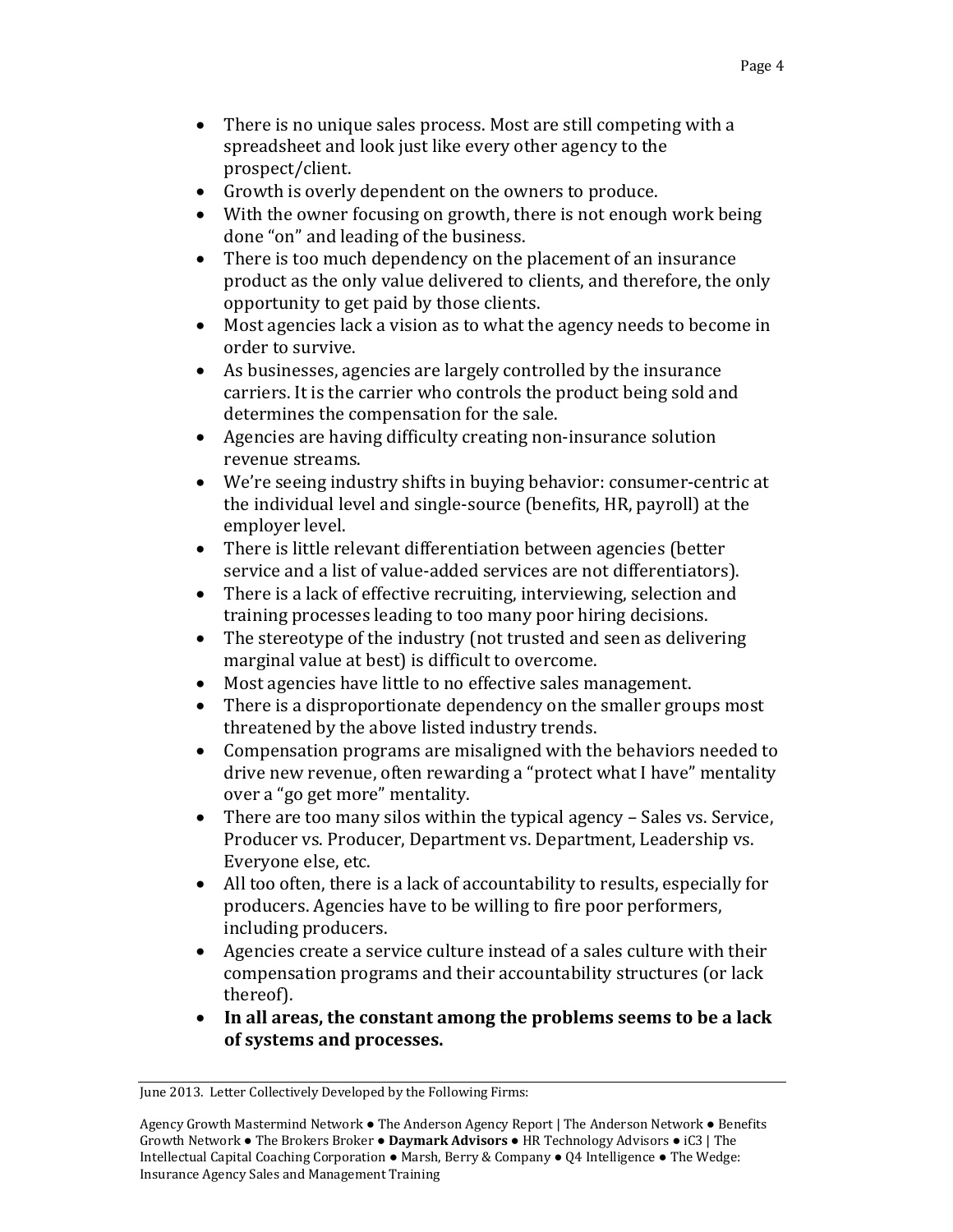### **The cost of doing nothing**

We know we aren't the only ones who recognize the existence of these challenges. Unfortunately, many agencies who see the direness of their circumstances are still not taking appropriate action. The reason for lack of action usually comes down to the difficulty of change but also the cost of addressing the problem in terms of both a financial and time investment. However, the cost of doing nothing and trying to stay the course would be the costliest decision of all.

Agencies who don't change their course will watch their financials and their structure deteriorate before their eyes and are likely to be out of business in short order. The current path will lead to:

- Little, if any, top line growth
- Eroded profit margins at the bottom line
- Disintermediation, either because of carrier selectivity, exchanges, technology, or new and unexpected competitors
- Talented staff leaving and difficulty attracting new/replacement talent
- Competitive acquisitions at distressed prices

### **There isn't one solution for everyone, but everyone needs to find a solution**

Being honest, there are self-interests in this group for issuing this letter. After all, our own success is dependent on this industry remaining strong and viable. However, we got into this side of the business because we like to help others succeed and success now includes a fierce belief that now is the time to fight for our survival. This is an industry worth saving and fighting for, but it is a fight in which we must all engage together.

If in reading through the list of challenges, you feel you are one of the vulnerable and exposed, we encourage you take control and start addressing your situation now.

There are basically two courses of action:

- 1. tackle this problem on your own, or
- 2. seek out help.

For most, and especially for those who haven't yet started making changes, we believe the limited time frame to put answers in place makes tackling this on your own the wrong approach.

June 2013. Letter Collectively Developed by the Following Firms:

Agency Growth Mastermind Network ● The Anderson Agency Report | The Anderson Network ● Benefits Growth Network ● The Brokers Broker ● **Daymark Advisors** ● HR Technology Advisors ● iC3 | The Intellectual Capital Coaching Corporation ● Marsh, Berry & Company ● Q4 Intelligence ● The Wedge: Insurance Agency Sales and Management Training